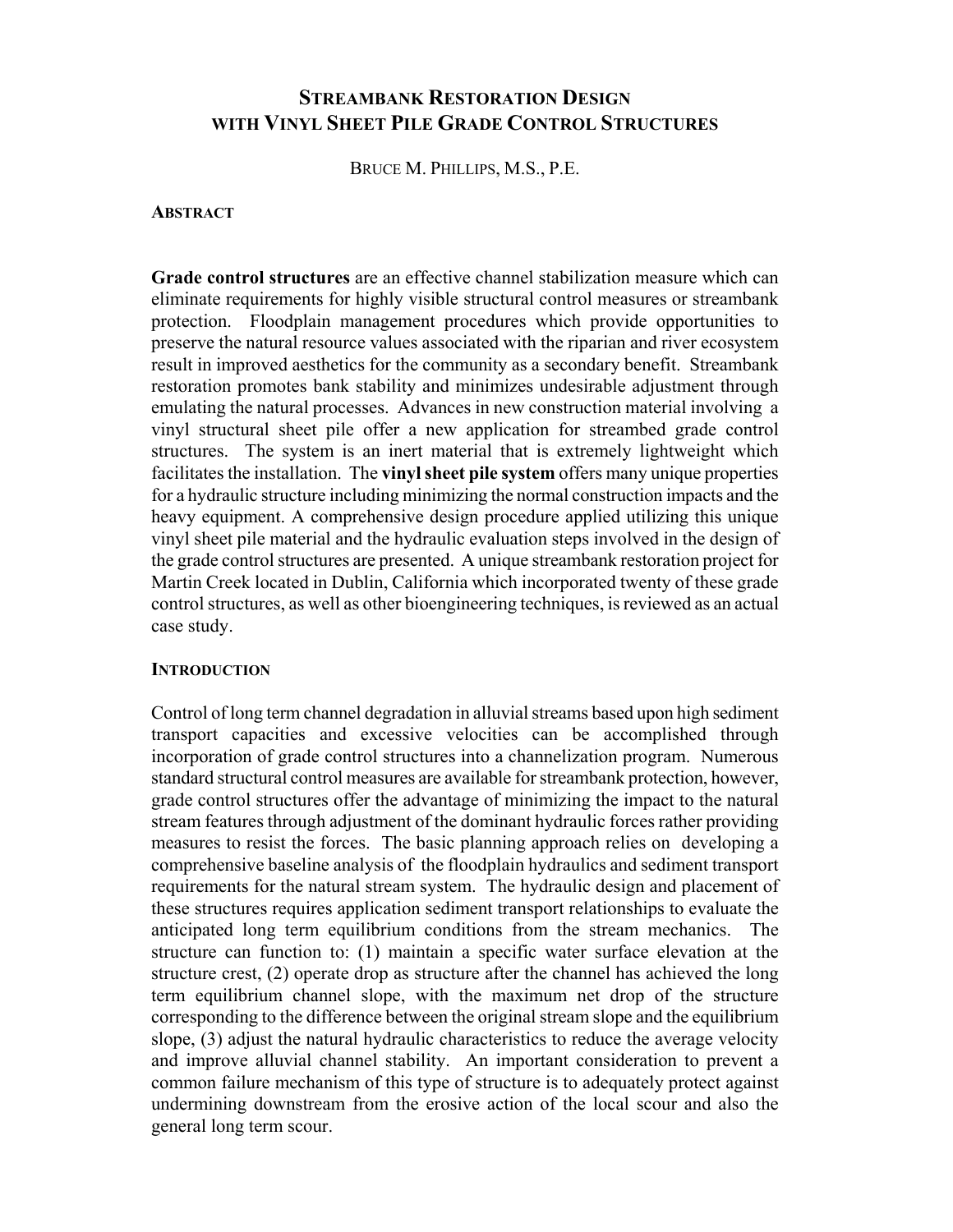Common installations of grade control structures include simple structures which consist of only a vertical breast wall across the channel invert that provides a "fixed" invert elevation at a point along the stream profile. Standard construction materials associated with these structures have included timber piles, reinforced concrete gravity walls, metal sheet piles, soil cement, and grouted rock. Each construction material has specific benefits and limitations which should be considered for each unique application, particularly the longevity of the structure and construction requirements. Interlocking vinyl sheet piles offer numerous advantages, especially for applications with sensitive riparian stream corridors.

### **KEY DESIGN FEATURES OF GRADE CONTROL STRUCTURES**

In-stream grade control structures establish fixed elevations in the alluvial streambed which assists in long term stability and development of the anticipated stream "equilibrium slope" and limit the maximum potential degradation. The location or spacing of the crest elevation or "sills" for each grade control is limited by the maximum allowable net drop height. The net drop is defined as the difference between the natural streambed slope and the predicted long term stable channel slope which is dependent upon the sediment inflow and natural stream bed armoring. Standard design applications utilizing steel sheet piles for grade control are presented in different design manual including the Army Corps of Engineers, *Hydraulic Design Manual EM-1100-2*. The primary components of the vertical sheet pile grade control structure consist of (1) interlocking sheet pile wall, (2) deadman, (3) sill structure across the crest or wale, and (4) streambed armoring downstream. Common features utilized in the current application of the vinyl sheet pile grade control structure are described below and indicated in the following figures.

Vertical Toedown: Avoiding foundation failure of the structure requires embedment of the structure below the maximum local scour depth and providing adequate depth for structural stability. The toedown depth is one of the critical design features in the design which requires evaluating the hydraulic and structural components.

Lateral Embedment: Typical published criteria of various agencies recommend lateral embedment of at least 5 feet into undisturbed soil beyond the maximum water level.

Invert Cap: The top of the sill for the grade control structure conforms to the geometry of the channel section. A horizontal beam across the crest or wale provides a portion of the structural resistance. The sill can be constructed of concrete and also satisfies the hydraulic requirements.

Sheet Pile Tie-back or Deadman: In order to provide structural stability of the sheet pile wall, a dead man anchored at the top of the wall and buried upstream of the wall, is required to assist in resisting the lateral earth loads.

Downstream Revetment/Armor: The dimensions approximating the limits of the downstream streambed protection required to contain the impinging flow can be evaluated using the analytical procedures developed for vertical drop structures.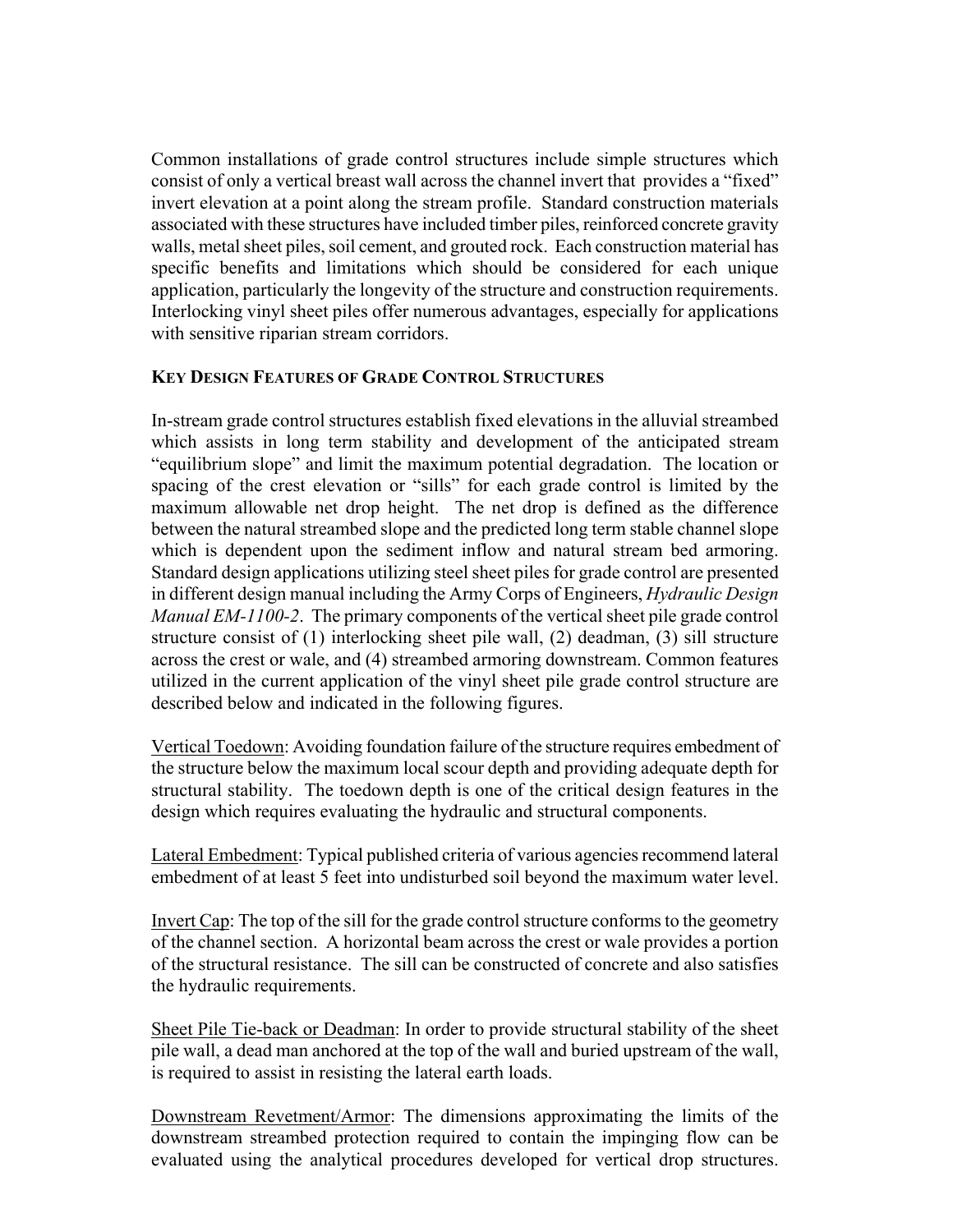Moore/Chow (1952) developed relationships for the drop structure using a dimensionless Drop Number  $(D_n)$ . These dimensions can be used to provide the minimum criteria for providing an artificial armor blanket in the plunge pool area.

Low-Flow Notch: A notch in the center of the crest sill will assist in directing lowflows and minimizing agradation problems with nuisance flows.

## **VINYL SHEET PILE MATERIAL**

Vertical interlocking vinyl sheet piles, Shoregaurd® and GeoGaurd® manufactured by Materials International, are unique construction material which had been typically utilized for seawall and coastal installation on the east coast. The sheet piles can be driven with standard pile driving equipment, but driveability of the soil should be evaluated. The vinyl sheet piles offer the advantages of  $(1)$  low cost material costs,  $(2)$ exceptional service life compared to other material especially in corrosive environments, exceeding 100-year design life requirements and (3) reduced installation requirements and costs. The sheet piles consist of standard "Z-pile" section dimensions, including 12" x 7" and 10.5" x 5". The piles are manufactured with a special formulation of polyvinyl chloride which has excellent strength, creep performance, chemical inertness, weatherability, UV resistance, stiffness, impact properties, and environmental friendliness. The pile lengths can easily be field adjusted since they can be cut with chain saws or reciprocating saws, and drilled using conventional hand drills.

# **HYDRAULIC DESIGN REQUIREMENTS**

Maximum Net Drop Height: The application of grade control structures are generally limited to "low-drop" heights and most published jurisdictional guidelines limits the maximum drop height to 3.0 feet. Net drops heights which exceed this range it is recommended that a different type of structure be considered which includes a rigid stilling basin or end sill.

Structure Spacing: Maximum distance between consecutive structures is based upon the difference in the equilibrium slope for the channel and the natural streambed slope which should not exceed the maximum net drop. Structures should be adjusted to account for local geomorphic conditions including meanders.

# **SEDIMENT TRANSPORT CONSIDERATIONS**

Long Term equilibrium Slope: Evaluation of the general scour provide an estimate of the anticipated long term streambed profile and the resulting degradation. Equilibrium slope is defined as the slope at which the sediment transporting capacity of the channel is equal to the sediment supply. Analysis of the equilibrium slope can be accomplished through the application of the sediment continuity principle and a representative sediment transport relationship. Another procedure which can be applied utilizes the tractive force and the minimum velocity required for incipient motion. The potential for development of natural bed armor should also be accounted for in the analysis through estimates of the depth of bed armor.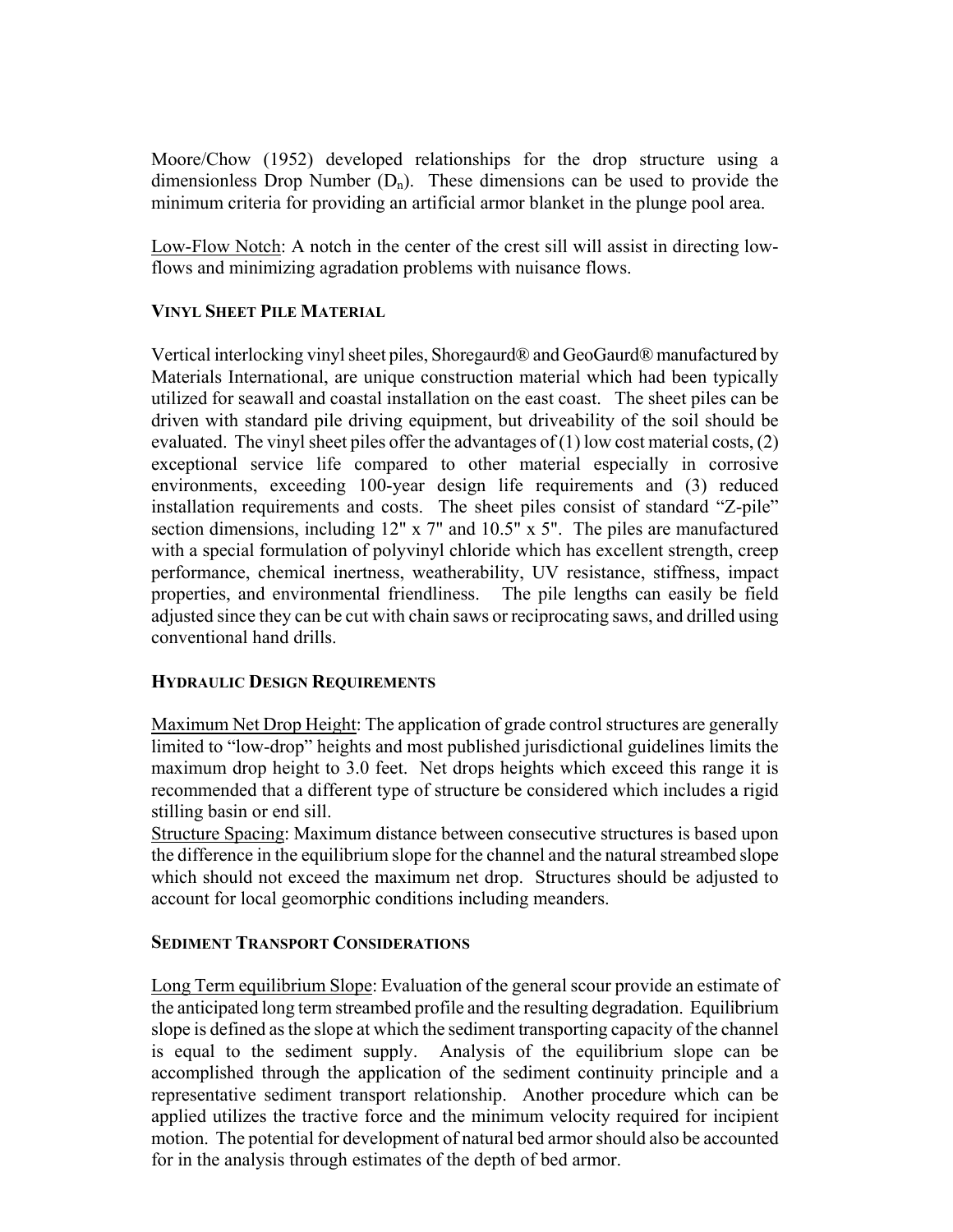Local Scour Depth Estimates: A critical element of the grade control structure design is the prediction of the local scour which will occur downstream of the structure based the maximum drop occurring at the structure. The structure must be embedded vertically beyond this maximum anticipated scour depth and the structural analysis of the sheet pile should use this worst case erosion. The depth associated with the local scour can be evaluated utilizing many of the available empirical procedures and equations. Most of the existing scour depth equations are summarized by Mason and Arumugam (1985). The Veronese method is one common empirical procedure and as

$$
D_s + Y_T = 0.202 H^{0.225} q^{0.54} d_m^{-0.42}
$$

### reported in Mason and Arumugam, is: **STRUCTURAL DESIGN AND SPECIAL FEATURES**

The structural design of the grade control structure needs to evaluate the most extreme condition as an earth retaining which corresponds to the full development of the local scour hole downstream of the structure. The common analysis of sheet piles utilizes the "equivalent beam method" (after Teng). The structural analysis should evaluate: (1) determination of tie rod requirements, (2) depth of vertical pile penetration or embedment, (3) size of counter weight or deadman, (4) location and spacing of tie rods, (5) whaler requirements. A point of fixity is assumed at the depth of maximum scour downstream of the structure.

### **PROJECT APPLICATION: MARTIN CREEK (DUBLIN, CALIFORNIA)**

Martin Creek is the primary natural drainage feature within the proposed Hansen Hill Ranch residential project which is located in the City of Dublin, Alameda County, California. The proposed development was conditioned to provide a streambank stabilization program. The study reach for this portion of Martin Creek consists of approximately 4,400 feet of stream, which has a tributary watershed area of \*\*\*\* acres and consists of a well incised watercourse with mature oak trees and other vegetation. The dynamics of the stream geomorphology has developed a rather sinuous alignment with numerous meanders that have exhibited historical streambank migration and lateral erosion. These features are the primary focus of the recommended improvement program, providing control measures to mitigate the erosion potential and assist in the long term stability of the creek which will allow adjacent residential development to occur.

A total of 20 invert control structures will be provided to limit the long term degradation and assist in maintaining the streambank stability rather than utilize some form of structural revetment which would significantly damage the natural resources of the stream corridor and the important aesthetic features. The structures will be constructed utilizing the GeoGaurd® vinyl sheet piles, extending the full width of the channel and embedded 5-feet beyond the top of channel banks to prevent potential flanking. The structures have been located utilizing a maximum net drop of 3.0 feet to ensure the structure was a "low drop" and satisfies most standard criteria regarding